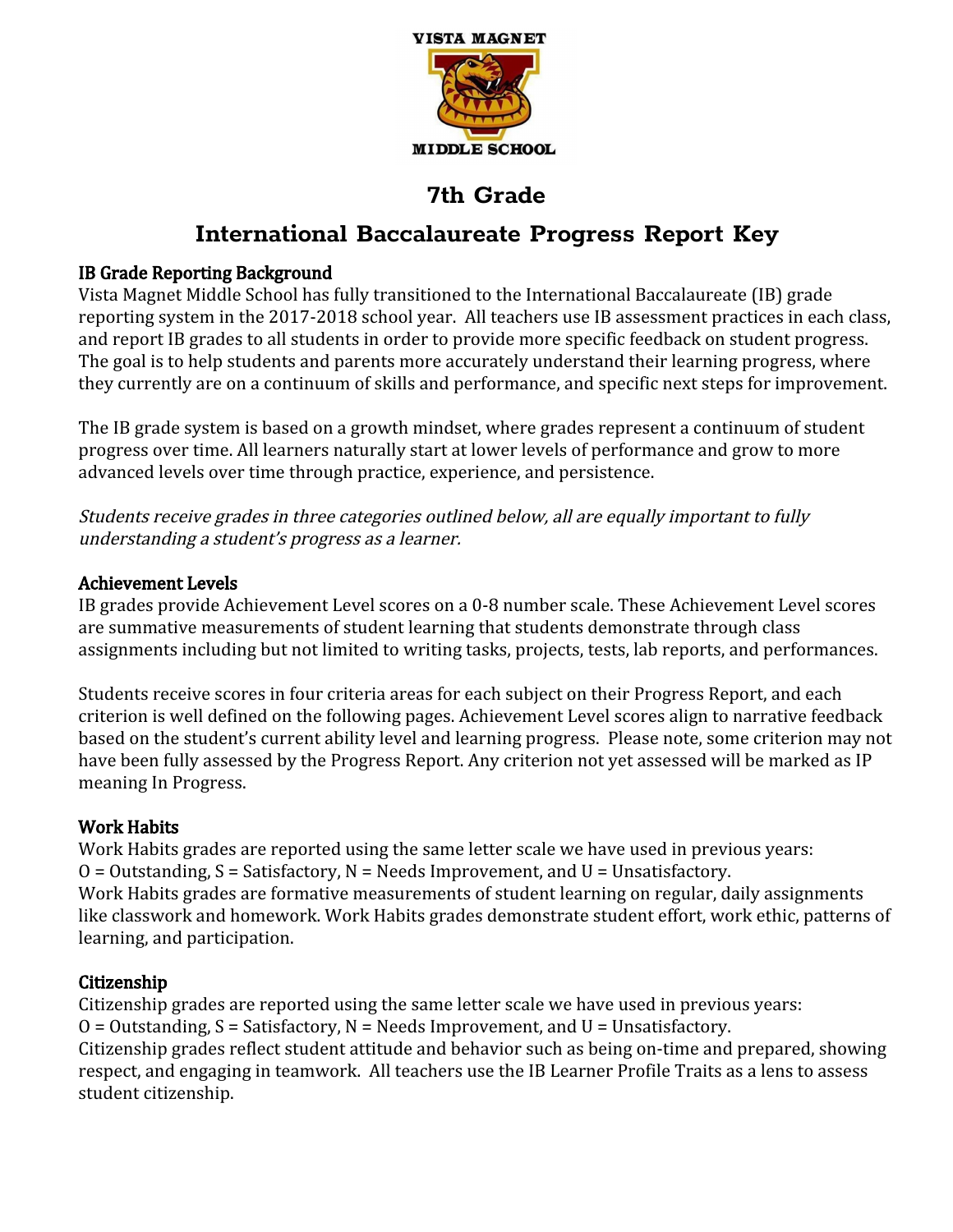## **International Baccalaureate Progress Report Key**

## **Sciences**

## **IB Criteria**

### **Criterion A: Knowing and Understanding**

Students will:

i. **describe** scientific knowledge

ii. **apply** scientific knowledge and understanding to solve problems set in familiar and unfamiliar situations iii. analyze information to make scientifically supported judgments.

### **Criterion B: Inquiring and Designing**

Students will:

i. **describe** a problem or question to be tested by a scientific investigation

ii. **outline** a testable hypothesis and explain it **using** scientific reasoning

iii. **describe** how to manipulate the variables, and **describe** how data will be collected

iv. **design** scientific investigations.

### **Criterion C: Processing and Evaluating**

Students will:

i. **present** collected and transformed data

ii. **interpret** data and **describe** results using scientific reasoning

iii. **discuss** the validity of a hypothesis based on the outcome of the scientific investigation

iv. **discuss** the validity of the method

v. **describe** improvements or extensions to the method.

### **Criterion D: Reflections on the impact of Science**

Students will:

i. **describe** the ways in which science is applied and used to address a specific problem or issue

ii. **discuss and** analyze the various implications of using science and its application in solving a specific problem or issue

iii. **apply** scientific language effectively

iv. **document** the work of others and sources of information used.

| <b>Achievement Level</b> | <b>Student Performance</b>                                                        |
|--------------------------|-----------------------------------------------------------------------------------|
| $7 - 8$                  | <b>Excellent</b>                                                                  |
| $5 - 6$                  | <b>Substantial</b>                                                                |
| $3 - 4$                  | Adequate                                                                          |
| $1 - 2$                  | Limited                                                                           |
|                          | The student <b>does not</b> reach a standard described by any of the descriptors. |

## **IB Sciences Glossary**

**Apply:** Use knowledge and understanding in response to a given situation or real circumstances. Use an idea, equation, principle, theory or law in relation to a given problem or issue. (See also "Use".)

**Describe**: Give a detailed account or picture of a situation, event, pattern or process.

**Design**: Produce a plan, simulation or model.

**Discuss**: Offer a considered and balanced review that includes a range of arguments, factors or hypotheses. Opinions or conclusions should be presented clearly and supported by appropriate evidence.

- **Document**: Credit sources of information used by referencing (or citing) following a recognized referencing system.
- **Interpret**: Use knowledge and understanding to recognize trends and draw conclusions from given information.

**Outline:** Give a brief account or summary

**Present**: Offer for display, observation, examination or consideration.

**Use**: Apply knowledge or rules to put theory into practice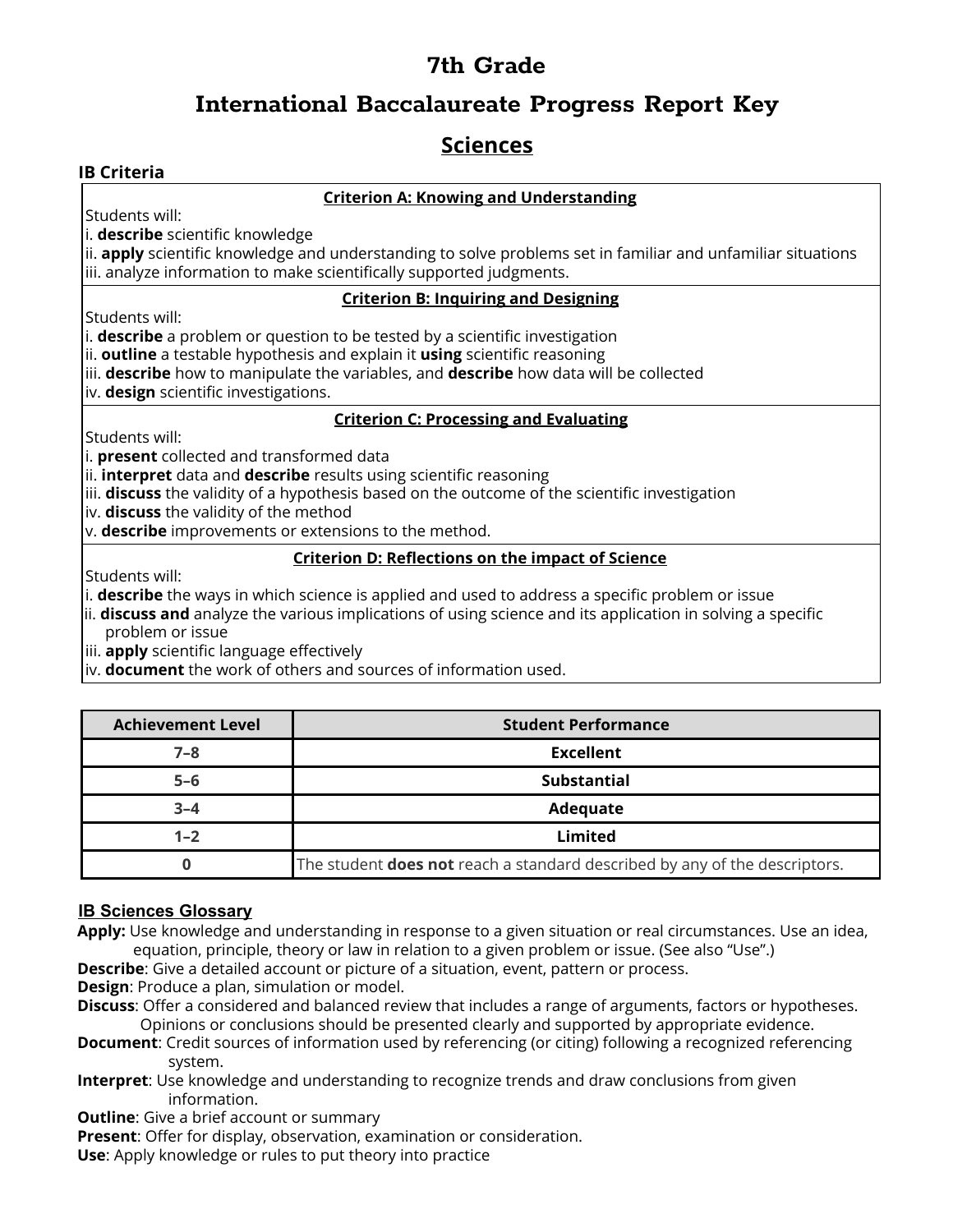## **International Baccalaureate Progress Report Key**

## **Mathematics**

## **IB Criteria**

### **Criterion A: Knowing and Understanding**

Students will:

i. **select** appropriate mathematics when solving problems in both familiar and unfamiliar situations ii. **apply** the selected mathematics successfully when solving problems iii. **solve** problems correctly in a variety of contexts.

### **Criterion B: Investigating Patterns**

Students will:

i. **select** and **apply** mathematical problem-solving techniques to discover complex patterns ii. **describe** patterns as relationships and/or general rules consistent with findings iii. **verify** and **justify** relationships and/or general rules.

### **Criterion C: Communicating**

Students will:

i. **use** appropriate mathematical language (notation, symbols and terminology) in both oral and written explanations

ii. **use** appropriate forms of mathematical representation to present information

iii. move between different forms of mathematical representation

iv. communicate complete and coherent mathematical lines of reasoning

v. **organize** information using a logical structure.

### **Criterion D: Applying Mathematics in Real-Life Contexts**

Students will:

i. **identify** relevant elements of authentic real-life situations

ii. **select** appropriate mathematical strategies when solving authentic real-life situations

iii. **apply** the selected mathematical strategies successfully to reach a solution

iv. **explain** the degree of accuracy of a solution

v. **explain** whether a solution makes sense in the context of the authentic real-life situation.

| <b>Achievement Level</b> | <b>Student Performance</b>                                                        |
|--------------------------|-----------------------------------------------------------------------------------|
| $7 - 8$                  | <b>Excellent</b>                                                                  |
| $5 - 6$                  | <b>Substantial</b>                                                                |
| $3 - 4$                  | Adequate                                                                          |
| $1 - 2$                  | Limited                                                                           |
|                          | The student <b>does not</b> reach a standard described by any of the descriptors. |

## **IB Mathematics Glossary**

**Apply:** Use knowledge and understanding in response to a given situation or real circumstances. Use an idea, equation, principle, theory or law in relation to a given problem or issue. (See also "Use".)

**Describe**: Give a detailed account or picture of a situation, event, pattern or process.

**Explain**: Give a detailed account including reasons or causes.

**Identify**: Provide an answer from a number of possibilities. Recognize and state briefly a distinguishing fact or feature.

**Justify**: Give valid reasons or evidence to support an answer or conclusion.

**Organize**: Put ideas and information into a proper or systematic order.

**Select**: Choose from a list or group.

**Solve**: Obtain the answer(s) using algebraic and/or numerical and/or graphical methods. **Use**: Apply knowledge or rules to put theory into practice.

**Verify**: Provide evidence that validates the result.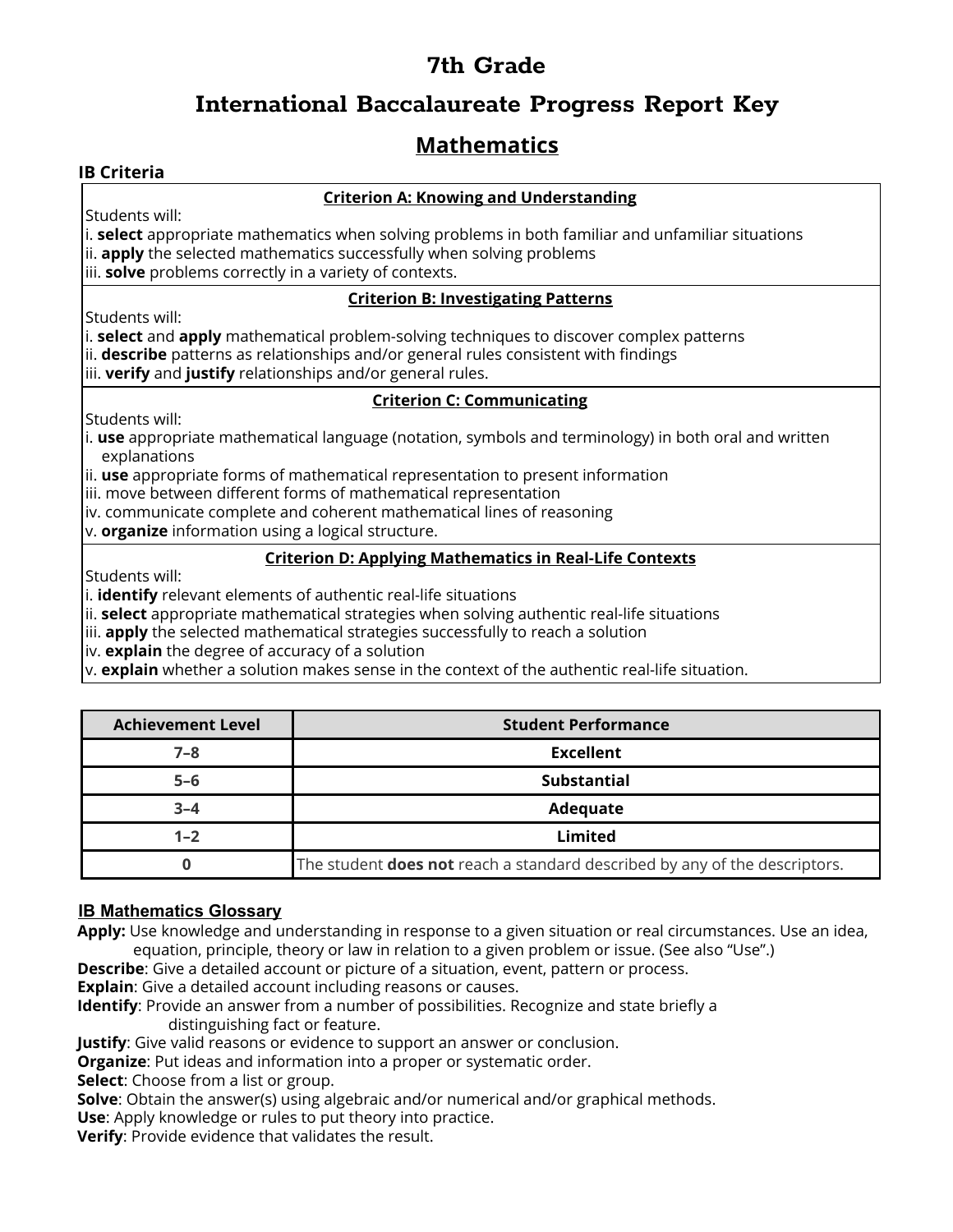## **International Baccalaureate Progress Report Key**

## **Language & Literature**

### **IB Criteria**

### **Criterion A: Analyzing**

Students will:

i. **identify** and explain the content, context, language, structure, technique and style of text(s) and the relationship among texts

ii. **identify** and explain the effects of the creator's choices on an audience

iii. **justify** opinions and ideas, using examples, explanations and terminology

iv. **interpret** similarities and differences in features within and between genres and texts.

#### **Criterion B: Organizing**

Students will:

i. employ organizational structures that serve the context and intention

ii. **organize** opinions and ideas in a coherent and logical manner

iii. **use** referencing and formatting tools to **create** a presentation style suitable to the context and intention.

### **Criterion C: Producing Text**

Students will:

i. produce texts that demonstrate thought, imagination and sensitivity, while **exploring** and considering new perspectives and ideas arising from personal engagement with the creative process

ii. make stylistic choices in terms of linguistic, literary and visual devices, demonstrating awareness of impact on an audience

iii. **select** relevant details and examples to develop ideas.

### **Criterion D: Using Language**

Students will:

i. **use** appropriate and varied vocabulary, sentence structures and forms of expression

ii. write and speak in an appropriate register and style

iii. **use** correct grammar, syntax and punctuation

iv. spell (alphabetic languages), write (character languages) and pronounce with accuracy

v. **use** appropriate non-verbal communication techniques.

| <b>Achievement Level</b> | <b>Student Performance</b>                                                        |
|--------------------------|-----------------------------------------------------------------------------------|
| 7–8                      | Excellent                                                                         |
| $5 - 6$                  | Substantial                                                                       |
| $3 - 4$                  | Adequate                                                                          |
| $1 - 2$                  | Limited                                                                           |
|                          | The student <b>does not</b> reach a standard described by any of the descriptors. |

### **IB Language & Literature Glossary**

**Create:** Evolve from one's own thought or imagination, as a work or an invention.

**Explore:** Undertake a systematic process of discovery.

**Identify:** Provide an answer from a number of possibilities. Recognize and state briefly a distinguishing fact or feature.

**Interpret:** Use knowledge and understanding to recognize trends and draw conclusions from given information.

**Justify:** Give valid reasons or evidence to support an answer or conclusion.

**Organize:** Put ideas and information into a proper or systematic order; give structure to a text.

**Select:** Choose from a list or group.

**Use:** Apply knowledge or rules to put theory into practice.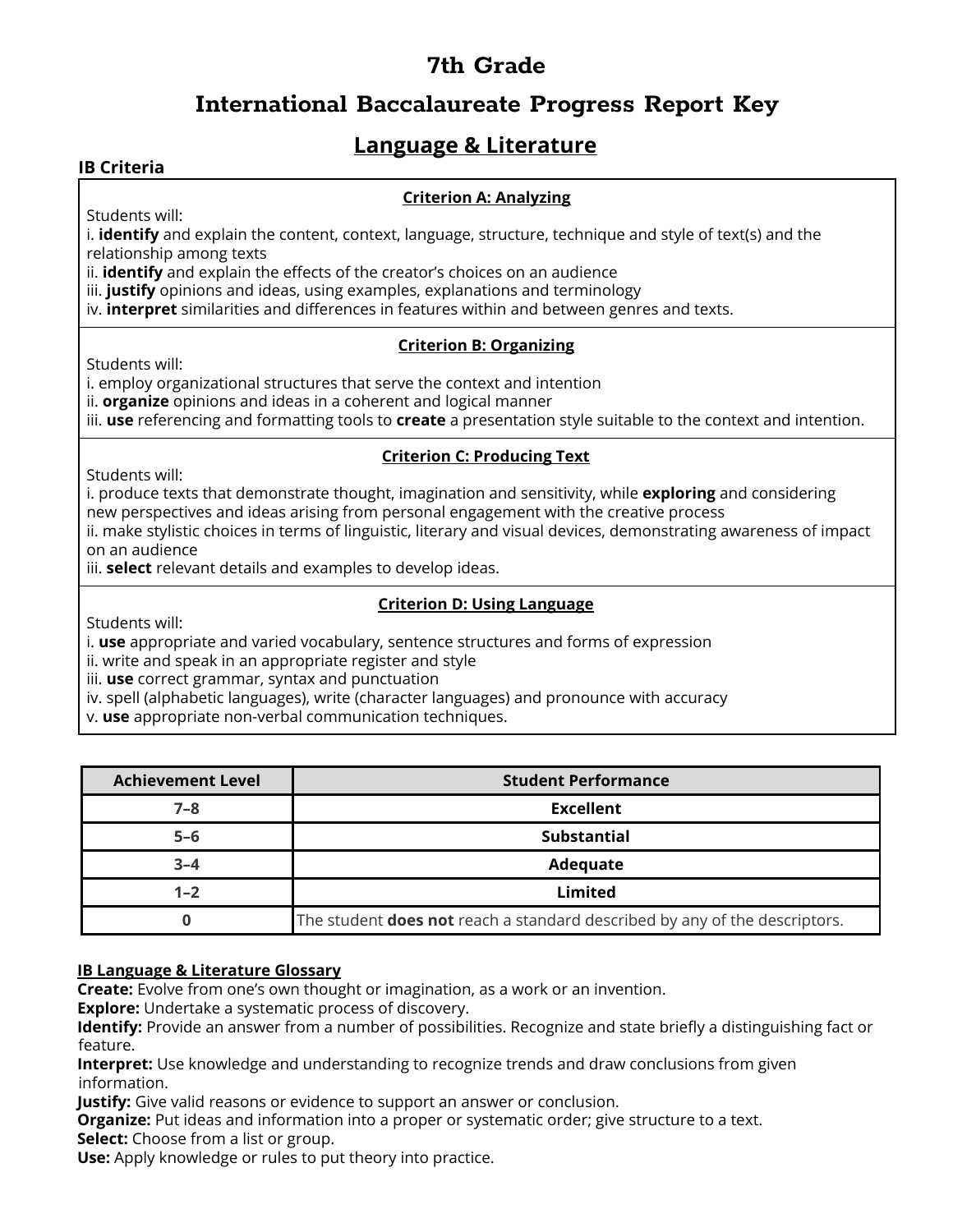## **International Baccalaureate Progress Report Key**

# **Individuals & Societies**

## **IB Criteria**

### **Criterion A: Knowing and Understanding**

Students will:

i. **use** a range of terminology in context

ii. **demonstrate** knowledge and understanding of subject-specific content and concepts, through descriptions, explanations and examples.

### **Criterion B: Investigating**

Students will:

i. **formulate/**choose a clear and focused research question, **explaining** its relevance

- ii. **formulate** and follow an action plan to **investigate** a research question
- iii. **use** methods to collect and record relevant information

iv. **evaluate** the process and results of the investigation, with guidance.

### **Criterion C: Communicating**

Students will:

i. communicate information and ideas in a way that is appropriate for the audience and purpose

- ii. structure information and ideas according to the task instructions
- iii. create a reference list and cite sources of information.

## **Criterion D: Thinking Critically**

Students will:

i. **analyze** concepts, issues, models, visual representation and/or theories

ii. **summarize** information to make valid, well-supported arguments

iii. **analyze** a range of sources/data in terms of origin and purpose, recognizing value and limitations

iv. recognize different perspectives and **explain** their implications.

| <b>Achievement Level</b> | <b>Student Performance</b>                                                        |
|--------------------------|-----------------------------------------------------------------------------------|
| $7 - 8$                  | <b>Excellent</b>                                                                  |
| $5 - 6$                  | <b>Substantial</b>                                                                |
| $3 - 4$                  | Adequate                                                                          |
| $1 - 2$                  | <b>Limited</b>                                                                    |
|                          | The student <b>does not</b> reach a standard described by any of the descriptors. |

## **IB Individuals & Societies Glossary**

**Analyze:** Break down in order to bring out the essential elements or structure. (To identify

parts and relationships, and to interpret information to reach conclusions.)

**Demonstrate:** Make clear by reasoning or evidence, illustrating with examples or practical application.

**Evaluate:** Make an appraisal by weighing up the strengths and limitations.

**Explain:** Give a detailed account including reasons or causes (see also "Justify").

Explore Undertake a systematic process of discovery.

**Formulate:** Express precisely and systematically the relevant concept(s) or argument(s).

**Investigate :**Observe, study or make a detailed and systematic examination, in order to establish facts and reach new conclusions.

**Summarize:** Abstract a general theme or major point(s).

Synthesize Combine different ideas in order to create new understanding.

**Use:** Apply knowledge or rules to put theory into practice.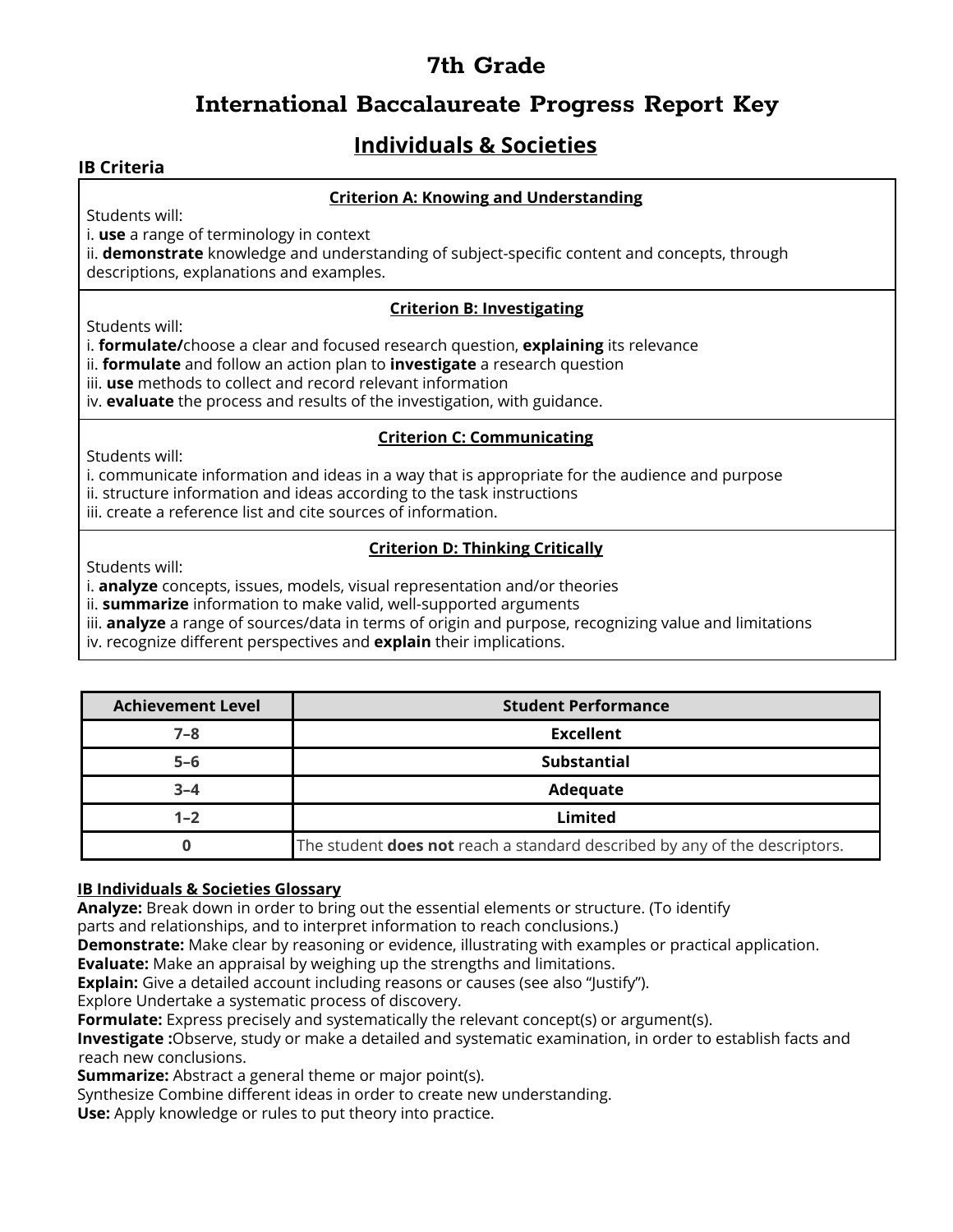## **International Baccalaureate Progress Report Key**

# **Physical Education and Health**

### **IB Criteria**

### **Criterion A: Knowing and Understanding**

Students will:

i. **describe** physical and health education factual, procedural and conceptual knowledge

ii. **apply** physical and health education knowledge to explain issues and solve problems set in familiar and unfamiliar situations

iii. **apply** physical and health terminology effectively to communicate understanding.

### **Criterion B: Planning for Performance**

Students will:

i. design **and explain** a plan for improving physical performance and health ii. **explain** the effectiveness of a plan based on the outcome.

#### **Criterion C: Applying and Performing**

Students will:

i. **demonstrate and apply** a range of skills and techniques

ii. **demonstrate and apply** a range of strategies and movement concepts

iii. **outline and apply** information to perform effectively.

#### **Criterion D: Reflecting and Improving Performance**

Students will:

i. **describe and demonstrate** strategies to enhance interpersonal skills

ii. **outline** goals and **apply** strategies to enhance performance

iii. **explain and evaluate** performance.

### **IB Achievement Levels**

| <b>Achievement Level</b> | <b>Student Performance</b>                                                        |
|--------------------------|-----------------------------------------------------------------------------------|
| $7 - 8$                  | <b>Excellent</b>                                                                  |
| $5-6$                    | <b>Substantial</b>                                                                |
| $3 - 4$                  | Adequate                                                                          |
| $1 - 2$                  | Limited                                                                           |
|                          | The student <b>does not</b> reach a standard described by any of the descriptors. |

## **IB Physical Education and Health Glossary**

**Apply**: Use an idea, equations, principle, theory or law in relation to a given problem or issue. **Demonstrate**: Make clear by reasoning or evidence, illustrating with examples or practical application. **Describe**: Give a detailed account or picture of a situation, event, pattern or process. **Evaluate**: Make an appraisal by weighing up the strengths and limitations. **Explain**: Give a detailed account including reasons or causes. **Outline:** Give a brief account or summary.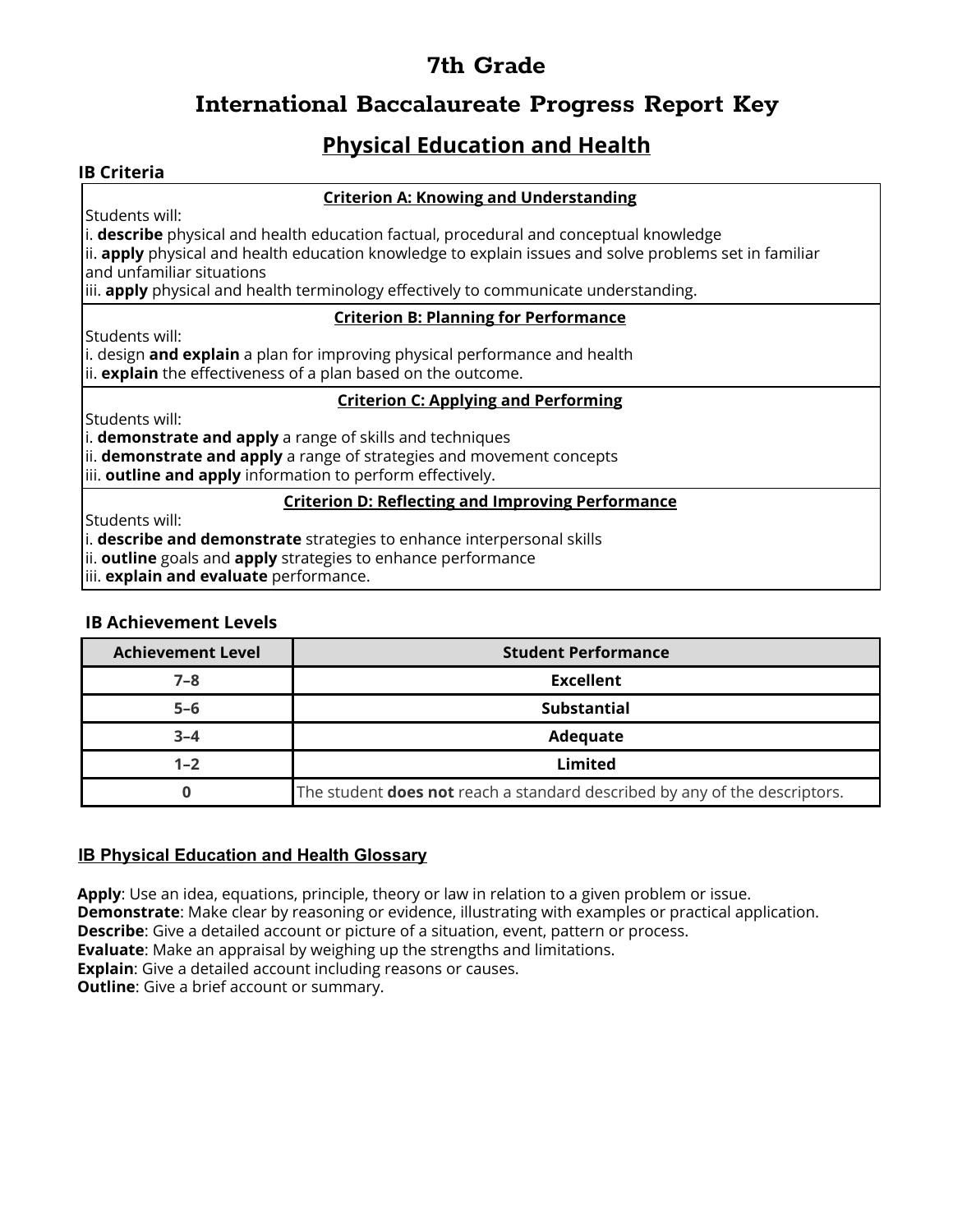## **International Baccalaureate Progress Report Key**

## **Arts**

### **IB Criteria**

#### **Criterion A: Knowing and Understanding**

Students will:

i. **demonstrate** knowledge of the art form studied, including concepts, processes, and the use of appropriate language

ii. **demonstrate** knowledge of the role of the art form in original or displaced contexts

iii. **use** acquired knowledge to inform their artwork.

#### **Criterion B: Developing Skills**

Students will:

i. **demonstrate** the acquisition and development of the skills and techniques of the art form studied ii. **demonstrate** the application of skills and techniques to create, perform and/or present art.

#### **Criterion C: Thinking Creatively**

Students will:

i. **outline** a clear and feasible artistic intention

ii. **outline** alternatives, perspectives, and imaginative solutions

iii. **demonstrate** the exploration of ideas through the developmental process to a point of realization.

### **Criterion D: Responding**

Students will:

i. **outline** connections and transfer learning to new settings

ii. **create** an artistic response inspired by the world around them

iii. **evaluate** the artwork of self and others.

| <b>Achievement Level</b> | <b>Student Performance</b>                                                 |
|--------------------------|----------------------------------------------------------------------------|
| $7 - 8$                  | <b>Excellent</b>                                                           |
| $5 - 6$                  | <b>Substantial</b>                                                         |
| $3 - 4$                  | Adequate                                                                   |
| $1 - 2$                  | Limited                                                                    |
|                          | The student does not reach a standard described by any of the descriptors. |

### **IB Arts Glossary**

**Create:** Evolve from one's own thought or imagination, as a work or an invention.

**Demonstrate**: Make clear by reasoning or evidence, illustrating with examples or practical application. **Evaluate**: Make an appraisal by weighing up the strengths and limitations. (See also "Critique".) **Outline:** Give a brief account or summary.

**Use**: Apply knowledge or rules to put theory into practice.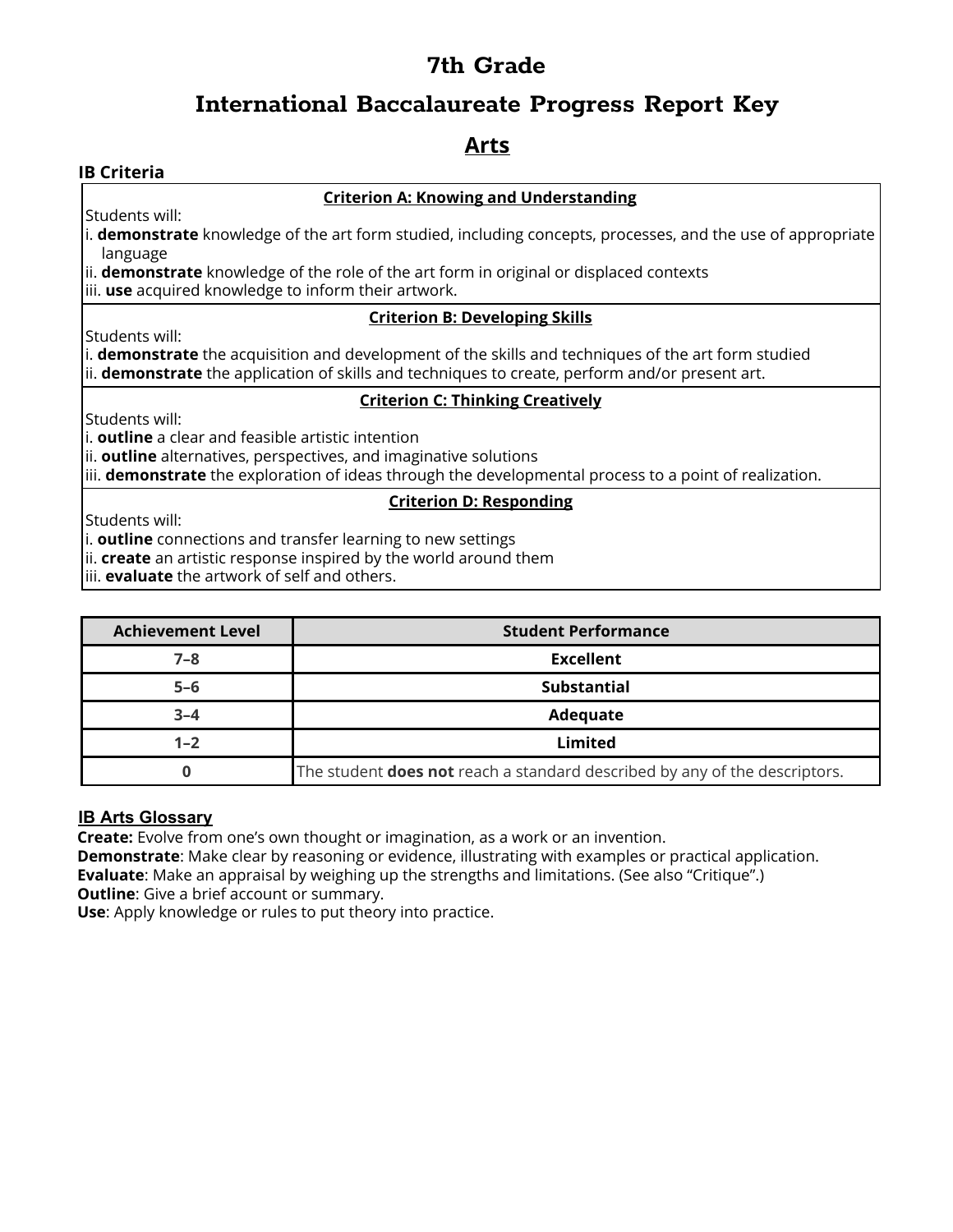## **International Baccalaureate Progress Report Key**

## **Language Acquisition - Phase 1**

### **IB Criteria**

### **Criterion A: Comprehending Spoken and Visual Text**

Students will:

i. **identify** basic facts, messages, main ideas and supporting details

ii. recognize basic conventions

iii. engage with the spoken and visual text by **identifying** ideas, opinions and attitudes and by making a personal response to the text.

### **Criterion B: Comprehending Written and Visual Text**

Students will:

i. **identify** basic facts, messages, main ideas and supporting details

ii. recognize basic aspects of format and style, and author's purpose for writing

iii. engage with the written and visual text by identifying ideas, opinions and attitudes and by making a personal response to the text.

#### **Criterion C: Communicating in Response to Spoken and/or Written and/or Visual Text**

Students will:

i. respond appropriately to simple short phrases

ii. interact in simple and rehearsed exchanges, using verbal and non-verbal language

iii. **use** basic phrases to communicate ideas, feelings and information on a variety of aspects of everyday topics

iv. communicate with a sense of audience.

### **Criterion D: Using Language in Spoken and/or Written Form**

Students will:

i. write and/or speak using a basic range of vocabulary, grammatical structures and conventions; when speaking, **use** clear pronunciation and intonation

ii. **organize** information and ideas and **use** a range of basic cohesive devices

iii. **use** language to suit the context.

| <b>Achievement Level</b> | <b>Student Performance</b>                                                        |
|--------------------------|-----------------------------------------------------------------------------------|
| $7 - 8$                  | <b>Excellent</b>                                                                  |
| $5 - 6$                  | <b>Substantial</b>                                                                |
| $3 - 4$                  | Adequate                                                                          |
| $1 - 2$                  | Limited                                                                           |
|                          | The student <b>does not</b> reach a standard described by any of the descriptors. |

### **IB Language Acquisition Glossary**

**Identify:** Provide an answer from a number of possibilities. Recognize and state briefly a distinguishing fact or feature.

**Organize:** Put ideas and information into a proper or systematic order; give structure to a text. **Use:** Apply knowledge or rules to put theory into practice.